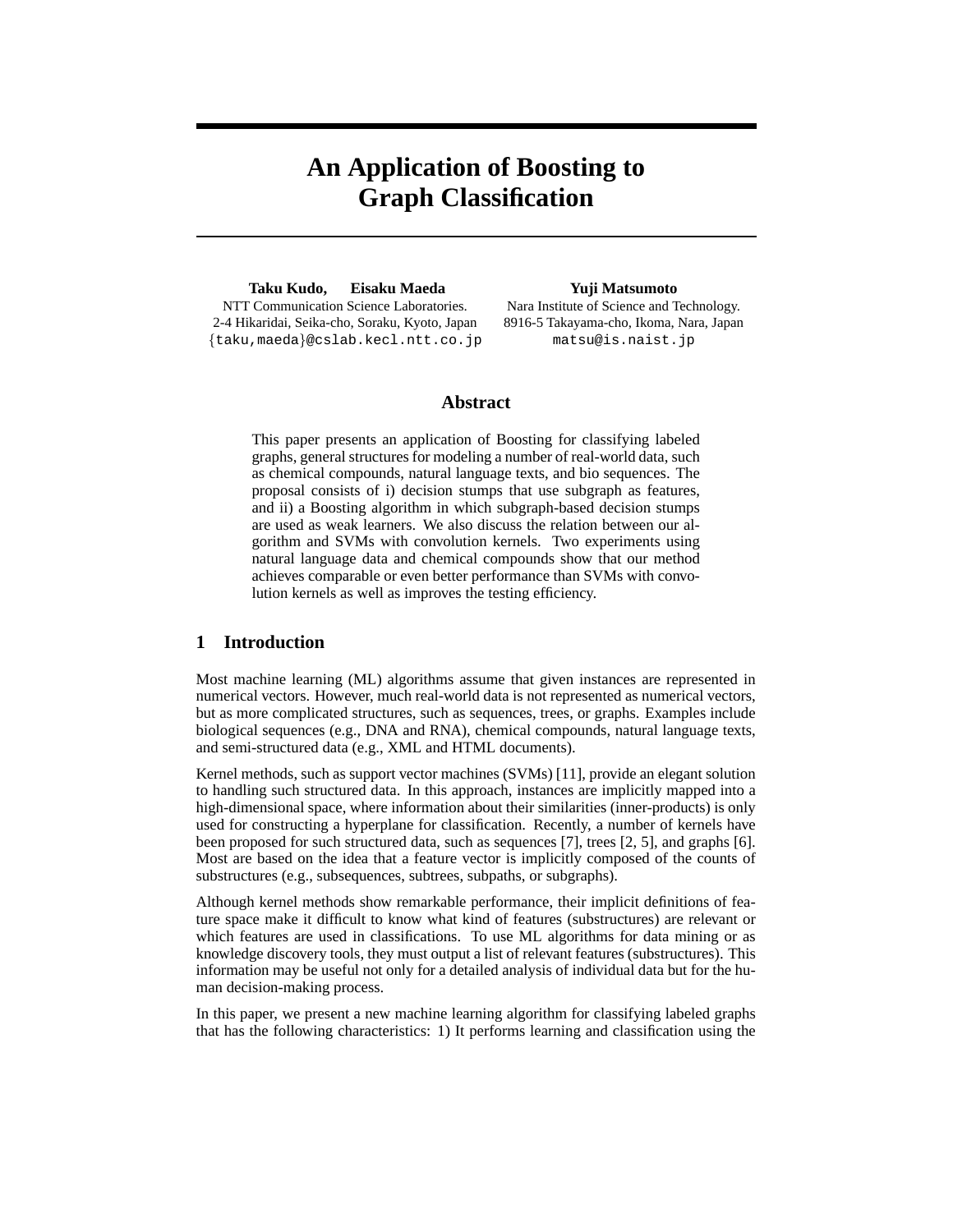

Figure 1: Labeled connected graphs and subgraph relation

structural information of a given graph. 2) It uses a set of all subgraphs (bag-of-subgraphs) as a feature set without any constraints, which is essentially the same idea as a convolution kernel [4]. 3) Even though the size of the candidate feature set becomes quite large, it *automatically* selects a compact and relevant feature set based on Boosting.

## **2 Classifier for Graphs**

We first assume that an instance is represented in a labeled graph. The focused problem can be formalized as a general problem called the *graph classification problem*. The graph classification problem is to induce a mapping  $f(x) : \mathcal{X} \to {\{\pm 1\}}$ , from given training examples  $T = {\{\langle x_i, y_i \rangle\}}_{i=1}^L$ , where  $x_i \in \mathcal{X}$  is a labeled graph and  $y_i \in {\{\pm 1\}}$  is a class label associated with the training data. We here focus on the problem of binary classification. The important characteristic is that input example  $x_i$  is represented not as a numerical feature vector but as a labeled graph.

## **2.1 Preliminaries**

In this paper we focus on undirected, labeled, and connected graphs, since we can easily extend our algorithm to directed or unlabeled graphs with minor modifications. Let us introduce a labeled connected graph (or simply a labeled graph), its definitions and notations.

#### **Definition 1** *Labeled Connected Graph*

*A labeled graph is represented in a 4-tuple*  $G = (V, E, \mathcal{L}, l)$ *, where* V *is a set of vertices*,  $E \subseteq V \times V$  *is a set of edges,*  $\mathcal L$  *is a set of labels, and*  $l : V \cup E \to \mathcal L$  *is a mapping that assigns labels to the vertices and the edges. A labeled connected graph is a labeled graph such that there is a path between any pair of verticies.*

#### **Definition 2** *Subgraph*

Let  $G' = (V', E', \mathcal{L}', l')$  and  $G = (V, E, \mathcal{L}, l)$  be labeled connected graphs.  $G'$  matches  $G$ , *or*  $G'$  is a subgraph of  $G$  ( $G' \subseteq G$ ) if the following conditions are satisfied: (1)  $V' \subseteq V$ , *(2)*  $E' \subseteq E$ , *(3)*  $\mathcal{L}' \subseteq \mathcal{L}$ , and *(4)*  $l' = l$ . If G' is a subgraph of G, then G is a supergraph  $\partial f G'.$ 

Figure 1 shows an example of a labeled graph and its subgraph and non-subgraph.

## **2.2 Decision Stumps**

Decision stumps are simple classifiers in which the final decision is made by a single hypothesis or feature. Boostexter [10] uses word-based decision stumps for text classification. To classify graphs, we define the subgraph-based decision stumps as follows.

## **Definition 3** *Decision Stumps for Graphs*

*Let* t and **x** *be labeled graphs and* y *be a class label* ( $y \in \{\pm 1\}$ ). A decision stump *classifier for graphs is given by*

$$
h_{\langle t,y\rangle}(\mathbf{x}) \stackrel{\text{def}}{=} \begin{cases} y & t \subseteq \mathbf{x} \\ -y & otherwise. \end{cases}
$$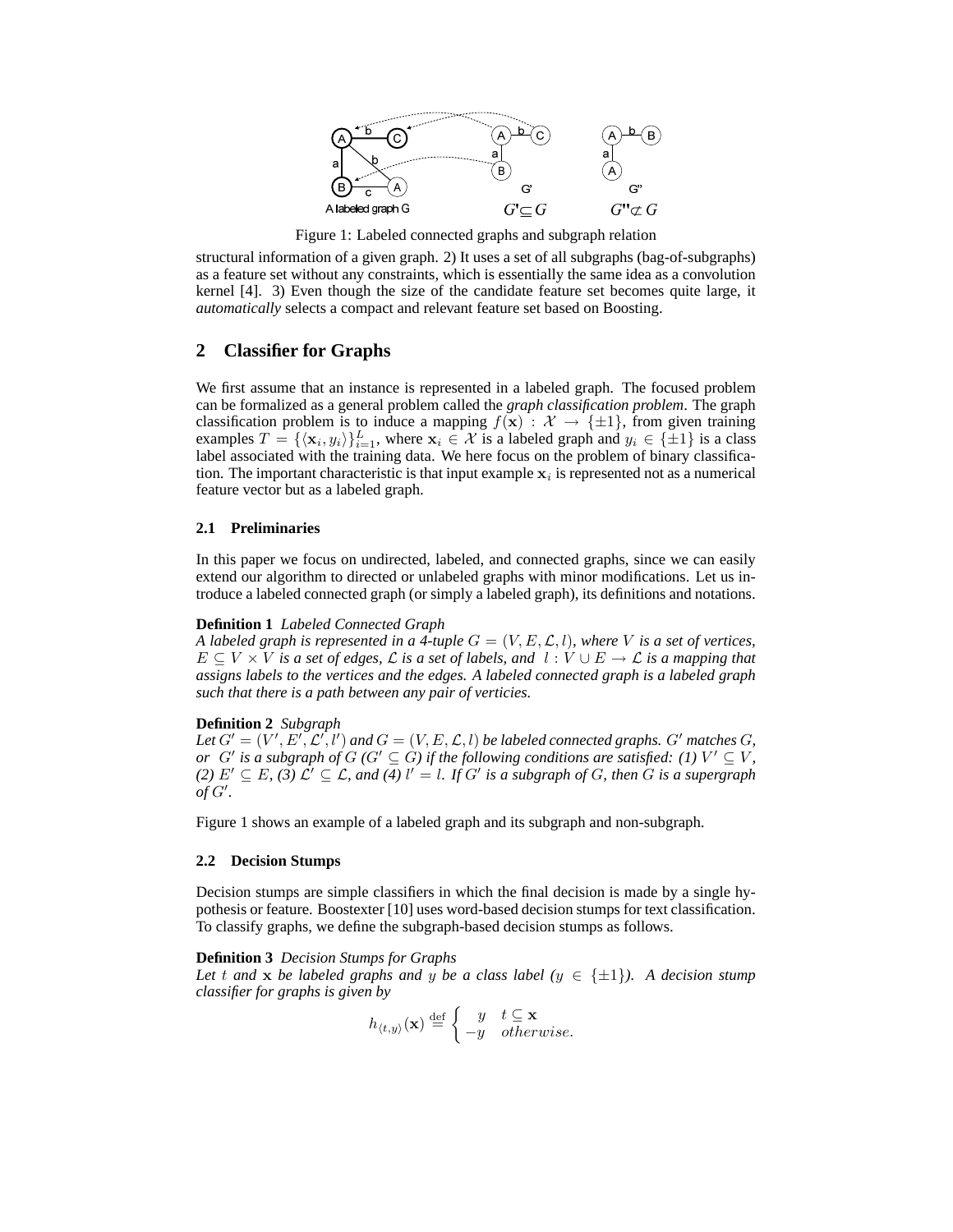The parameter for classification is a tuple  $\langle t, y \rangle$ , hereafter referred to as a *rule* of decision stumps. The decision stumps are trained to find a rule  $\langle \hat{t}, \hat{y} \rangle$  that minimizes the error rate for the given training data  $\overline{T} = {\{\langle \mathbf{x}_i, y_i \rangle\}}_{i=1}^L$ :

$$
\langle \hat{t}, \hat{y} \rangle = \operatorname*{argmin}_{t \in \mathcal{F}, y \in \{\pm 1\}} \frac{1}{L} \sum_{i=1}^{L} I(y_i \neq h_{\langle t, y \rangle}(\mathbf{x}_i)) = \operatorname*{argmin}_{t \in \mathcal{F}, y \in \{\pm 1\}} \frac{1}{2L} \sum_{i=1}^{L} (1 - y_i h_{\langle t, y \rangle}(\mathbf{x}_i)), \quad (1)
$$

where F is a set of candidate graphs or a *feature set* (i.e.,  $\mathcal{F} = \bigcup_{i=1}^{L} \{t | t \subseteq \mathbf{x}_i\}$ ) and  $I(\cdot)$ is the indicator function. The gain function for a rule  $\langle t, y \rangle$  is defined as

$$
gain(\langle t,y\rangle) \stackrel{\text{def}}{=} \sum_{i=1}^{L} y_i h_{\langle t,y\rangle}(\mathbf{x}_i).
$$
 (2)

Using the gain, the search problem (1) becomes equivalent to the problem:  $\langle \hat{t}, \hat{y} \rangle =$  $\argmax_{t \in \mathcal{F}, y \in \{\pm 1\}} gain(\langle t, y \rangle)$ . In this paper, we use gain instead of error rate for clarity.

#### **2.3 Applying Boosting**

The decision stump classifiers are too inaccurate to be applied to real applications, since the final decision relies on the existence of a single graph. However, accuracies can be *boosted* by the Boosting algorithm [3, 10]. Boosting repeatedly calls a given *weak learner* and finally produces a hypothesis  $f$ , which is a linear combination of  $K$  hypotheses produced by the weak learners, i,e.:  $f(\mathbf{x}) = sgn(\sum_{k=1}^{K} \alpha_k h_{\langle t_k, y_k \rangle}(\mathbf{x}))$ . A weak learner is built at each iteration k with different distributions or weights  $\mathbf{d}^{(k)} = (d_i^{(k)}, \dots, d_L^{(k)})$  on the training data, where  $\sum_{i=1}^{L} d_i^{(k)} = 1, d_i^{(k)} \ge 0$ . The weights are calculated to concentrate more on hard examples than easy examples. To use decision stumps as the weak learner of Boosting, we redefine the gain function (2) as:

$$
gain(\langle t,y\rangle) \stackrel{\text{def}}{=} \sum_{i=1}^{L} y_i d_i h_{\langle t,y\rangle}(\mathbf{x}_i).
$$
 (3)

In this paper, we use the AdaBoost algorithm, the original and the best known algorithm among many variants of Boosting. However, it is trivial to fit our decision stumps to other boosting algorithms, such as Arc-GV [1] and Boosting with soft margins [8].

## **3 Efficient Computation**

In this section, we introduce an efficient and practical algorithm to find the optimal rule  $\langle \hat{t}, \hat{y} \rangle$  from given training data. This problem is formally defined as follows.

#### **Problem 1** *Find Optimal Rule*

Let  $T = \{\langle x_1, y_1, d_1 \rangle, \ldots, \langle x_L, y_L, d_L \rangle\}$  *be training data where*  $x_i$  *is a labeled graph,*  $y_i \in \{\pm 1\}$  is a class label associated with  $\mathbf{x}_i$  and  $d_i$   $(\sum_{i=1}^L d_i = 1, d_i \ge 0)$  is a normalized weight assigned to  $\mathbf{x}_i$ . Given T, find the optimal rule  $\langle \hat{t},\hat{y}\rangle$  that maximizes the gain,  $i.e., \langle \hat{t}, \hat{y} \rangle = \operatorname{argmax}_{t \in \mathcal{F}, y \in \{\pm 1\}} d_i y_i h_{\langle t, y \rangle},$  where  $\mathcal{F} = \bigcup_{i=1}^L \{t | t \subseteq \mathbf{x}_i\}.$ 

The most naive and exhaustive method in which we first enumerate *all* subgraphs  $\mathcal F$  and then calculate the gains for all subgraphs is usually impractical, since the number of subgraphs is exponential to its size. We thus adopt an alternative strategy to avoid such exhaustive enumerations. The method to find the optimal rule is modeled as a variant of branch-and-bound algorithm and will be summarized as the following strategies: 1) Define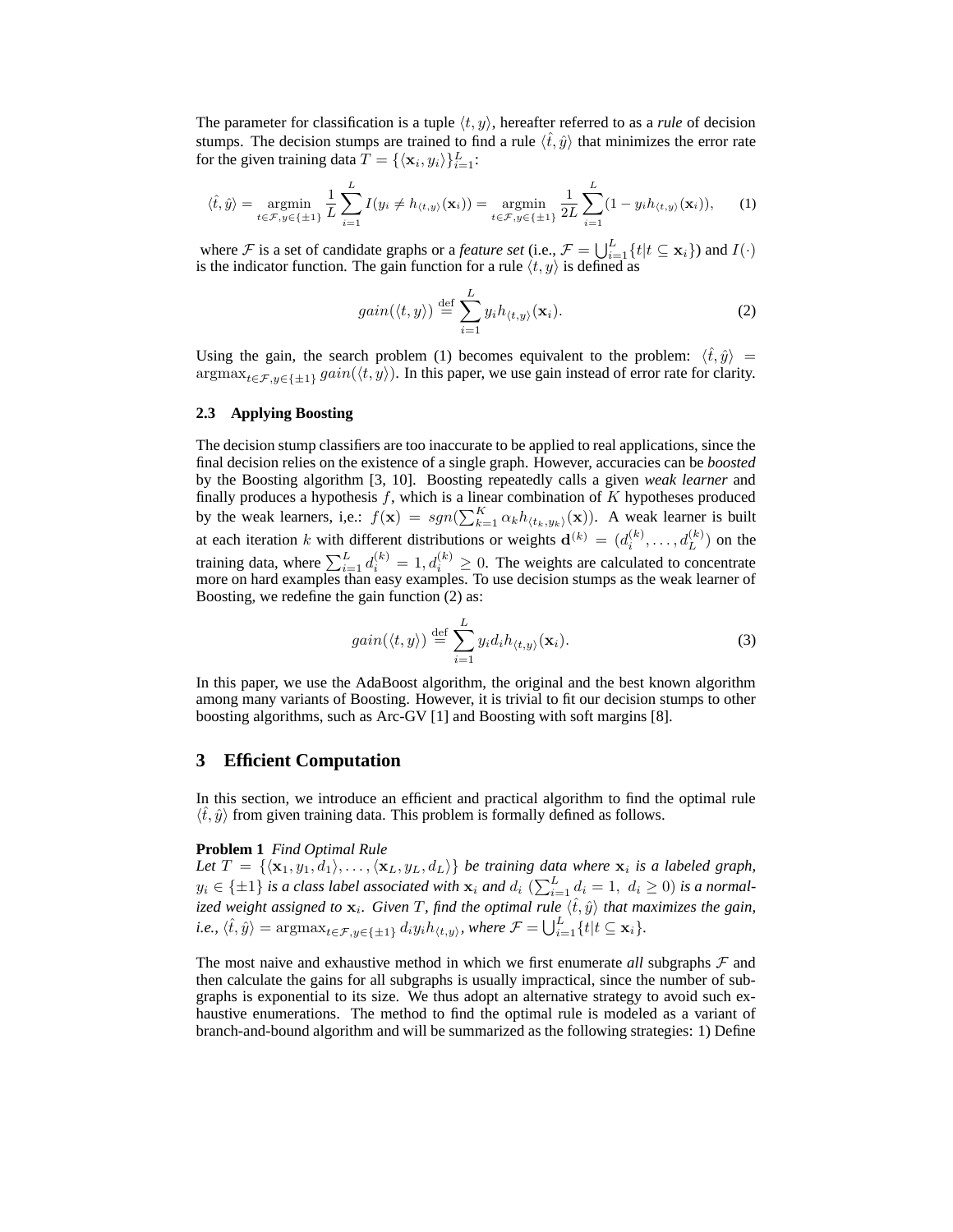

Figure 2: Example of DFS Code Tree for a graph

a canonical search space in which a whole set of subgraphs can be enumerated. 2) Find the optimal rule by traversing this search space. 3) Prune the search space by proposing a criteria for the upper bound of the *gain*. We will describe these steps more precisely in the next subsections.

## **3.1 Efficient Enumeration of Graphs**

Yan et al. proposed an efficient depth-first search algorithm to enumerate all subgraphs from a given graph [12]. The key idea of their algorithm is a *DFS (depth first search) code*, a lexicographic order to the sequence of edges. The search tree given by the DFS code is called a *DFS Code Tree*. Leaving the details to [12], the order of the DFS code is defined by the lexicographic order of labels as well as the topology of graphs. Figure 2 illustrates an example of a DFS Code Tree. Each node in this tree is represented in a 5-tuple  $[i, j, v_i, e_{ij}, v_j]$ , where  $e_{ij}, v_i$  and  $v_j$  are the labels of  $i-j$  edge,  $i$ -th vertex, and  $j$ -th vertex respectively. By performing a pre-order search of the DFS Code Tree, we can obtain all the subgraphs of a graph in order of their DFS code. However, one cannot avoid isomorphic enumerations even giving pre-order traverse, since one graph can have several DFS codes in a DFS Code Tree. So, canonical DFS code (minimum DFS code) is defined as its first code in the pre-order search of the DFS Code Tree. Yan et al. show that two graphs G and  $G'$  are isomorphic if and only if minimum DFS codes for the two graphs  $min(G)$ and  $min(G')$  are the same. We can thus ignore non-minimum DFS codes in subgraph enumerations. In other words, in depth-first traverse, we can prune a node with DFS code  $c$ , if  $c$  is not minimum. The isomorphic graph represented in minimum code has already been enumerated in the depth-first traverse. For example, in Figure 2, if  $G_1$  is identical to  $G_0, G_0$  has been discovered before the node for  $G_1$  is reached. This property allows us to avoid an explicit isomorphic test of the two graphs.

## **3.2 Upper bound of gain**

DFS Code Tree defines a canonical search space in which one can enumerate all subgraphs from a given set of graphs. We consider an upper bound of the gain that allows pruning of subspace in this canonical search space. The following lemma gives a convenient method of computing a tight upper bound on  $gain(\langle t', y \rangle)$  for any supergraph  $t'$  of  $t$ .

**Lemma 1** *Upper bound of the gain:*  $\mu(t)$ *For any*  $t' \supseteq t$  *and*  $y \in \{\pm 1\}$ , the gain of  $\langle t', y \rangle$  is bounded by  $\mu(t)$  (i.e.,  $gain(\langle t'y \rangle) \leq \mu(t)$ ), *where*  $\mu(t)$  *is given by* 

$$
\mu(t) \stackrel{\text{def}}{=} \max \Big( \sum_{\{i|y_i = +1, t \subseteq \mathbf{x}_i\}} d_i - \sum_{i=1}^L y_i \cdot d_i, \ 2 \sum_{\{i|y_i = -1, t \subseteq \mathbf{x}_i\}} d_i + \sum_{i=1}^L y_i \cdot d_i \Big).
$$

**Proof 1**

$$
gain(\langle t',y\rangle)=\sum_{i=1}^L d_i y_i h_{\langle t',y\rangle}(\mathbf{x}_i)=\sum_{i=1}^L d_i y_i \cdot y \cdot (2I(t' \subseteq \mathbf{x}_i)-1),
$$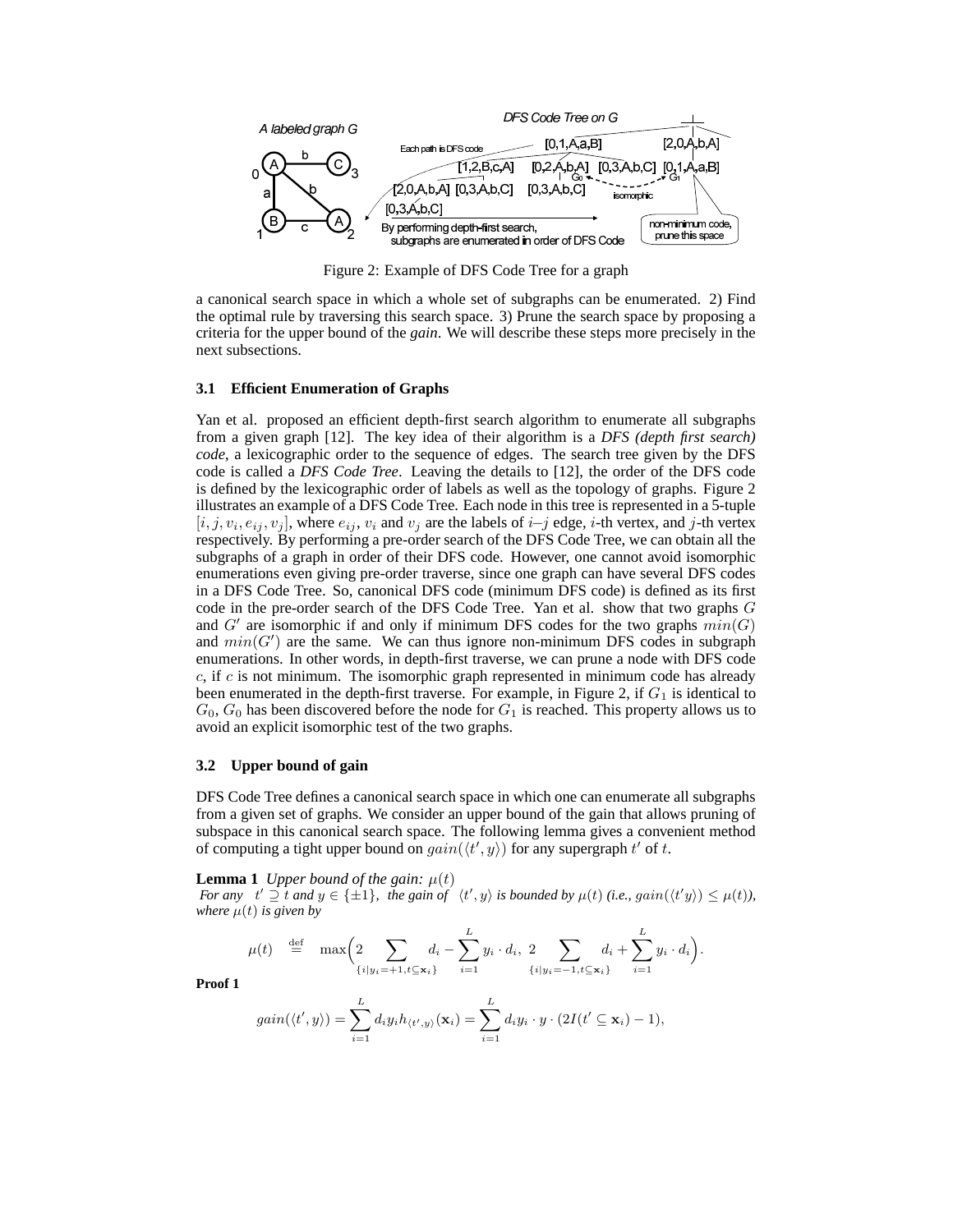*where*  $I(\cdot)$  *is the indicator function. If we focus on the case*  $y = +1$ *, then* 

$$
gain(\langle t', +1 \rangle) = 2 \sum_{\{i | t' \subseteq \mathbf{x}_i\}} y_i d_i - \sum_{i=1}^L y_i \cdot d_i \le 2 \sum_{\{i | y_i = +1, t' \subseteq \mathbf{x}_i\}} d_i - \sum_{i=1}^L y_i \cdot d_i
$$
  
 
$$
\le 2 \sum_{\{i | y_i = +1, t \subseteq \mathbf{x}_i\}} d_i - \sum_{i=1}^L y_i \cdot d_i,
$$

 $\text{since } |\{i|y_i = +1, t' \subseteq \mathbf{x}_i\}| \leq |\{i|y_i = +1, t \subseteq \mathbf{x}_i\}|$  *for any*  $t' \supseteq t$ *. Similarly,* 

$$
gain(\langle t', -1 \rangle) \leq 2 \sum_{\{i|y_i=-1, t \subseteq \mathbf{x}_i\}} d_i + \sum_{i=1}^L y_i \cdot d_i.
$$

*Thus, for any*  $t' \supseteq t$  *and*  $y \in \{\pm 1\}$ *, gain* $(\langle t', y \rangle) \leq \mu(t)$ .  $\Box$ 

We can efficiently prune the DFS Code Tree using the upper bound of gain  $u(t)$ . During pre-order traverse in a DFS Code Tree, we always maintain the temporally suboptimal gain  $\tau$  among all the gains calculated previously. If  $\mu(t) < \tau$ , the gain of any supergraph  $t' \supseteq t$ is no greater than  $\tau$ , and therefore we can safely prune the search space spanned from the subgraph t. If  $\mu(t) \geq \tau$ , then we cannot prune this space since a supergraph  $t' \supseteq t$  might exist such that  $gain(t') \geq \tau$ .

### **3.3 Efficient Computation in Boosting**

At each Boosting iteration, the suboptimal value  $\tau$  is reset to 0. However, if we can calculate a tighter upper bound in advance, the search space can be pruned more effectively. For this purpose, a cache is used to maintain all rules found in the previous iterations. Suboptimal value  $\tau$  is calculated by selecting one rule from the cache that maximizes the gain of the current distribution. This idea is based on our observation that a rule in the cache tends to be reused as the number of Boosting iterations increases. Furthermore, we also maintain the search space built by a DFS Code Tree as long as memory allows. This cache reduces duplicated constructions of a DFS Code Tree at each Boosting iteration.

# **4 Connection to Convolution Kernel**

Recent studies [1, 9, 8] have shown that both Boosting and SVMs [11] work according to similar strategies: constructing an optimal hypothesis that maximizes the *smallest margin* between positive and negative examples. The difference between the two algorithms is the metric of margin; the margin of Boosting is measured in  $l_1$ -norm, while that of SVMs is measured in  $l_2$ -norm. We describe how maximum margin properties are translated in the two algorithms.

AdaBoost and Arc-GV asymptotically solve the following linear program, [1, 9, 8],

$$
\max_{\mathbf{w}\in\mathbb{R}^J,\rho\in\mathbb{R}^+}\rho;\quad s.t.\quad y_i\sum_{j=1}^J w_jh_j(\mathbf{x}_i)\geq\rho,\ \|\mathbf{w}\|_1=1\tag{4}
$$

where  $J$  is the number of hypotheses. Note that in the case of decision stumps for graphs,  $J = |\{\pm 1\} \times \mathcal{F}| = 2|\mathcal{F}|.$ 

SVMs, on the other hand, solve the following quadratic optimization problem [11]: <sup>1</sup>

$$
\max_{\mathbf{w}\in\mathbb{R}^J,\rho\in\mathbb{R}^+}\rho;\ \ s.t. \ y_i\cdot(\mathbf{w}\cdot\Phi(\mathbf{x}_i))\geq\rho,\ ||\mathbf{w}||_2=1.
$$
\n(5)

<sup>&</sup>lt;sup>1</sup>For simplicity, we omit the bias term  $(b)$  and the extension of Soft Margin.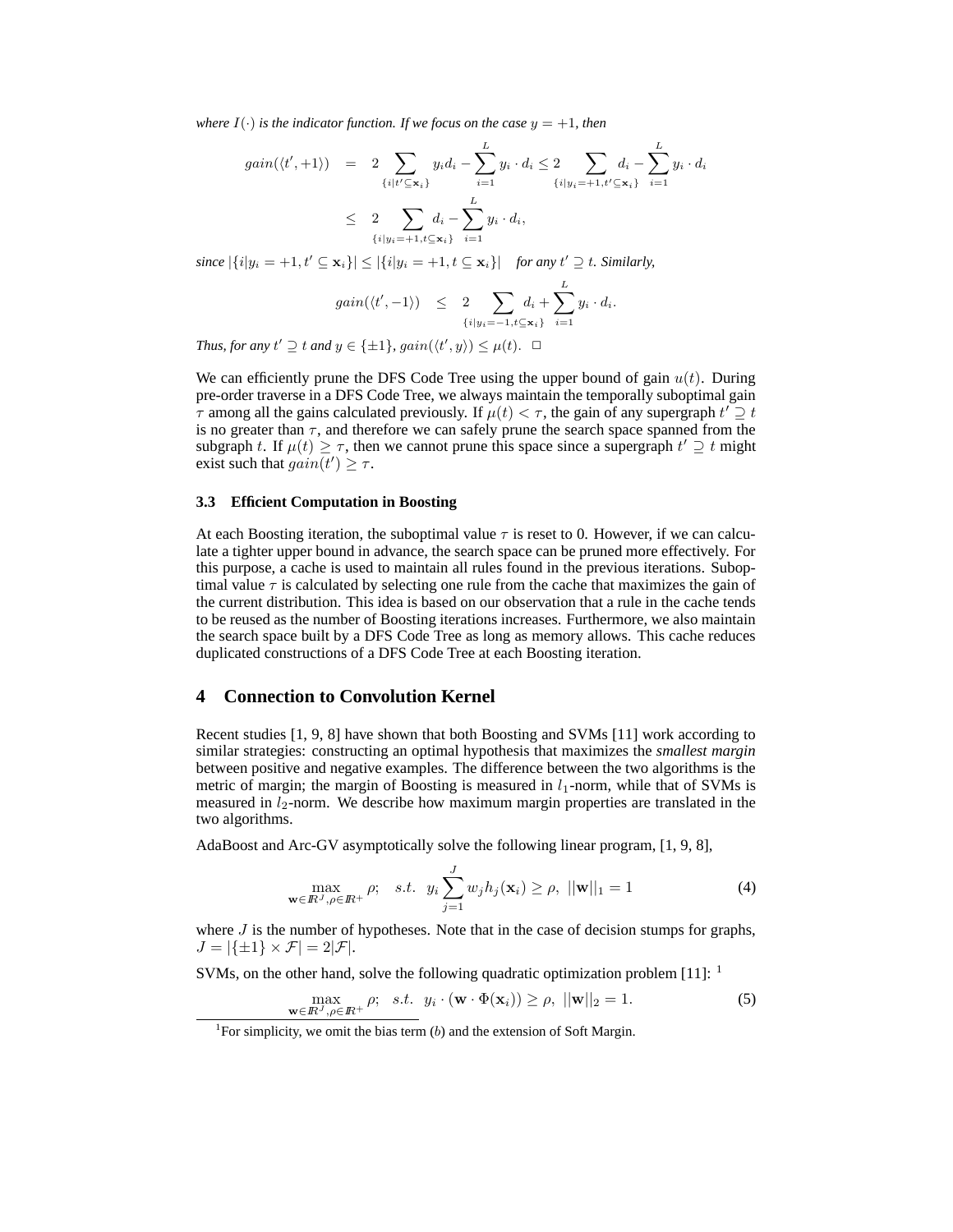The function  $\Phi(\mathbf{x})$  maps the original input example x into a J-dimensional feature vector (i.e.,  $\Phi(\mathbf{x}) \in \mathbb{R}^3$ ). The  $l_2$ -norm margin gives the separating hyperplane expressed by dotproducts in feature space. The feature space in SVMs is thus expressed implicitly by using a Marcer kernel function, which is a generalized dot-product between two objects, (i.e.,  $K(\mathbf{x}_1, \mathbf{x}_2) = \Phi(\mathbf{x}_1) \cdot \Phi(\mathbf{x}_2)$ .

The best known kernel for modeling structured data is a convolution kernel [4] (e.g., string kernel [7] and tree kernel [2, 5]), which argues that a feature vector is implicitly composed of the counts of substructures.  $2$  The implicit mapping defined by the convolution kernel is given as:  $\Phi(\mathbf{x}) = (\#(t_1 \subseteq \mathbf{x}), \dots, \#(t_{|\mathcal{F}|} \subseteq \mathbf{x}))$ , where  $t_j \in \mathcal{F}$  and  $\#(u)$  is the cardinality of u. Noticing that a decision stump can be expressed as  $h_{(t,y)}(\mathbf{x}) = y \cdot (2I(t \subseteq$  $x$ ) − 1), we see that the constraints or feature space of Boosting with substructure-based decision stumps are essentially the same as those of SVMs with the convolution kernel  $3$ . The critical difference is the definition of margin: Boosting uses  $l_1$ -norm, and SVMs use l2-norm. The difference between them can be explained by *sparseness*.

It is well known that the solution or separating hyperplane of SVMs is expressed in a linear combination of training examples using coefficients  $\lambda$ , (i.e.,  $\mathbf{w} = \sum_{i=1}^{L} \lambda_i \Phi(\mathbf{x}_i)$ ) [11]. Maximizing  $l_2$ -norm margin gives a sparse solution in the *example space*, (i.e., most of  $\lambda_i$ becomes 0). Examples having non-zero coefficients are called *support vectors* that form the final solution. Boosting, in contrast, performs the computation explicitly in feature space. The concept behind Boosting is that only a few hypotheses are needed to express the final solution.  $l_1$ -norm margin realizes such a property [8]. Boosting thus finds a sparse solution in the *feature space*. The accuracies of these two methods depend on the given training data. However, we argue that Boosting has the following *practical* advantages. First, sparse hypotheses allow the construction of an efficient classification algorithm. The complexity of SVMs with tree kernel is  $O(l|n_1||n_2|)$ , where  $n_1$  and  $n_2$  are trees, and l is the number of support vectors, which is too heavy to be applied to real applications. Boosting, in contrast, performs faster since the complexity depends only on a small number of decision stumps. Second, sparse hypotheses are useful in practice as they provide "transparent" models with which we can analyze how the model performs or what kind of features are useful. It is difficult to give such analysis with kernel methods since they define feature space implicitly.

## **5 Experiments and Discussion**

To evaluate our algorithm, we employed two experiments using two real-world data.

(1) Cellphone review classification (**REV**)

The goal of this task is to classify reviews for cellphones as positive or negative. 5,741 sentences were collected from an Web-BBS discussion about cellphones in which users were directed to submit positive reviews separately from negative reviews. Each sentence is represented in a word-based dependency tree using a Japanese dependency parser CaboCha<sup>4</sup>.

(2) Toxicology prediction of chemical compounds (**PTC**)

The task is to classify chemical compounds by carcinogenicity. We used the PTC data set<sup>5</sup> consisting of 417 compounds with 4 types of test animals: male mouse (MM), female

<sup>&</sup>lt;sup>2</sup>Strictly speaking, graph kernel [6] is not a convolution kernel because it is not based on the count of subgraphs, but on random walks in a graph.

 $3$ The difference between decision stumps and the convolution kernels is that the former uses a binary feature denoting the existence (or absence) of each substructure, whereas the latter uses the cardinality of each substructure. However, it makes little difference since a given graph is often sparse and the cardinality of substructures will be approximated by their existence.

<sup>4</sup> http://chasen.naist.jp/˜ taku/software/cabocha/

<sup>5</sup> http://www.predictive-toxicology.org/ptc/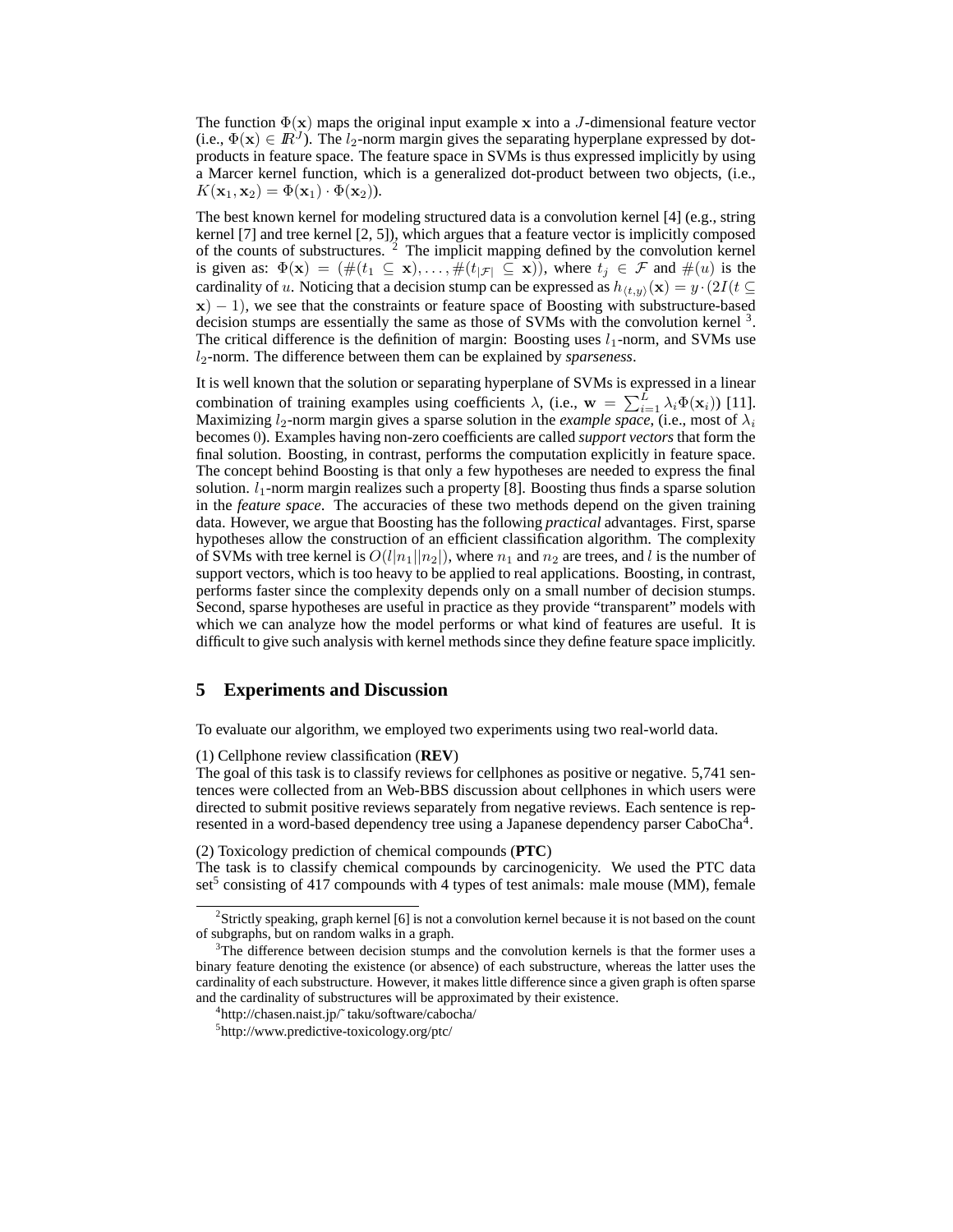|                 |                                  | <b>REV</b> | PTC. |      |      |      |
|-----------------|----------------------------------|------------|------|------|------|------|
|                 |                                  |            | MМ   | FM   | MR   | FR   |
| <b>Boosting</b> | <b>BOL-based Decision Stumps</b> | 76.6       | 47.0 | 52.9 | 42.7 | 26.9 |
|                 | Subgraph-based Decision Stumps   | 79.0       | 48.9 | 52.5 | 55.1 | 48.5 |
| <b>SVMs</b>     | <b>BOL Kernel</b>                | 77.2       | 40.9 | 39.9 | 43.9 | 21.8 |
|                 | Tree/Graph Kernel                | 79.4       | 42.3 | 34.1 | 53.2 | 25.9 |

Table 1: Classification F-scores of the REV and PTC tasks

mouse (FM), male rat (MR) and female rat (FR). Each compound is assigned one of the following labels:  ${E. IS, E, CE, SE, P, NE, N}$ . We here assume that CE, SE, and P are "positive" and that NE and NN are "negative", which is exactly the same setting as [6]. We thus have four binary classifiers (MM/FM/MR/FR) in this data set.

We compared the performance of our Boosting algorithm and support vector machines with tree kernel [2, 5] (for REV) and graph kernel [6] (for PTC) according to their F-score in 5-fold cross validation.

Table 1 summarizes the best results of REV and PCT task, varying the hyperparameters of Boosting and SVMs (e.g., maximum iteration of Boosting, soft margin parameter of SVMs, and termination probability of random walks in graph kernel [6]). We also show the results with bag-of-label (BOL) features as a baseline. In most tasks and categories, ML algorithms with structural features outperform the baseline systems (BOL). These results support our first intuition that structural features are important for the classification of structured data, such as natural language texts and chemical compounds.

Comparing our Boosting algorithm with SVMs using tree kernel, no significant difference can be found the REV data set. However, in the PTC task, our method outperforms SVMs using graph kernel on the categories MM, FM, and FR at a statistically significant level. Furthermore, the number of active features (subgraphs) used in Boosting is much smaller than those of SVMs. With our methods, about 1800 and 50 features (subgraphs) are used in the REV and PTC tasks respectively, while the potential number of features is quite large. Even giving all subgraphs as feature candidates, Boosting selects a small and highly relevant subset of features.

Figure 3 show an example of extracted support features (subgraphs) in the REV and PTC task respectively. In the REV task, features reflecting the domain knowledge (cellphone reviews) are extracted: 1) "*want to use* "→ positive, 2) "*hard to use*"→ negative, 3) "*recharging time is short*"  $\rightarrow$  positive, 4) "*recharging time is long*"  $\rightarrow$  negative. These features are interesting because we cannot determine the correct label (positive/negative) only using such bag-of-label features as "charging," "short," or "long." In the PTC task, similar structures show different behavior. For instance, Trihalomethanes (TTHMs), wellknown carcinogenic substances (e.g., chloroform, bromodichloromethane, and chlorodibromomethane), contain the common substructure H-C-Cl (Fig. 3(a)). However, TTHMs do not contain the similar but different structure H-C(C)-Cl (Fig. 3(b)). Such structural information is useful for analyzing how the system classifies the input data in a category and what kind of features are used in the classification. We cannot examine such analysis in kernel methods, since they define their feature space implicitly.

The reason why graph kernel shows poor performance on the PTC data set is that it cannot identify subtle difference between two graphs because it is based on a random walks in a graph. For example, kernel dot-product between the similar but different structures 3(c) and 3(d) becomes quite large, although they show different behavior. To classify chemical compounds by their functions, the system must be capable of capturing subtle differences among given graphs.

The testing speed of our Boosting algorithm is also much faster than SVMs with tree/graph